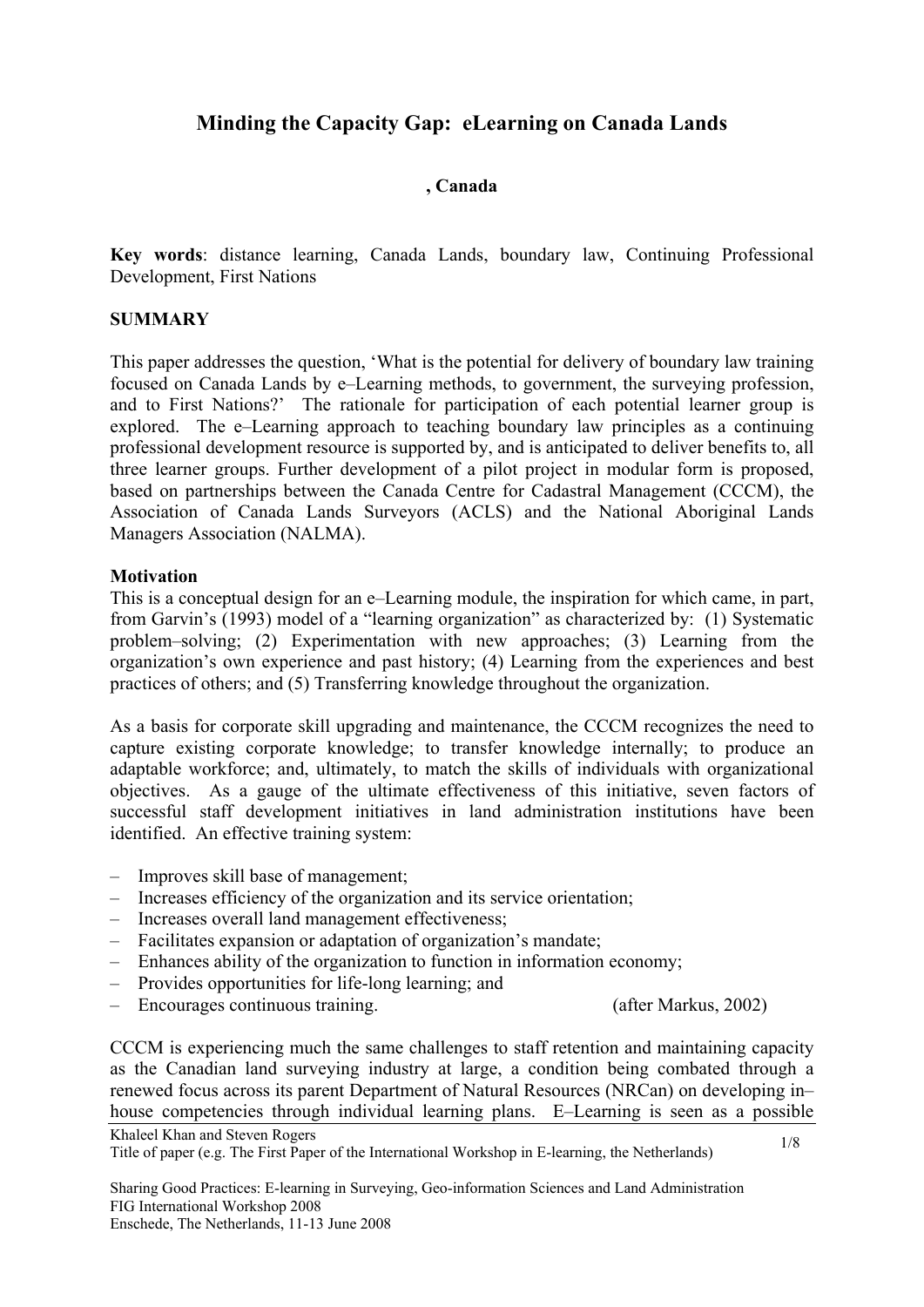means of delivering desired capacity to the organization in this shifting environment while developing and retaining the skills of much–needed career–oriented individuals.

Within the overall Canadian surveying industry, demand is buoyant and, thus, land surveying is in a relatively healthy state, employing an estimated 11,000 people, approximately 2,800 of whom are licensed land surveyors (2002 figures). An industry of this scale requires 125 new articling students every year, yet this is double the actual number entering articles annually. (CCLS, 2007) The effect of this shortage of new entrants is compounded by the retirement of the "baby–boomer" cohort; for example, while the number of land surveyors in the province of British Columbia has been steady at about 300 for the past 15 years, it is estimated that there will be only 190 by 2020. (Budgen, 2007) Industry is thus justifiably concerned about its capacity to adequately provide services to the public.

In 2001, Aboriginal people accounted for 2.5% of Canada's labour force. (Luffman & Sussman, 2007) There are no published figures on the participation of Aboriginal peoples in land surveying; however, anecdotal evidence suggests that the number of licensed Aboriginal land surveyors is well below the expected level of 75, based on a national strength of 3,000. The rate of unemployment of Aboriginal peoples living on Indian Reserves is about 25%, compared to about 15.4% for Aboriginals living off–reserve, and 6.5% for non–Aboriginal peoples. (Luffman & Sussman, 2007)

Promoting the surveying profession in general, and that of Canada Lands Surveyor in particular, to Aboriginal youth is a mission of the ACLS Aboriginal Liaison Committee (ALC), as acknowledged in the committee's terms of reference. (ALC, 2004) Means to effect this include representation by CLS regional groups at career fairs for Aboriginal youth in the north; contact with Aboriginal guidance counsellors; alliance with the ACLS Education Committee to distribute "Surveyor in a Crate," a comprehensive set of curriculum–geared activities that stress essential competencies of land surveying, to teachers; and the popularization of geo–caching among students via a GPS receiver loan program. The committee's primary motivations include identifying land surveying as a career integrated with the land, thus potentially assisting in developing land management capacity within First Nations communities. Recognizing the disproportionate rate of social and economic challenges faced in remote communities, a secondary objective is to introduce students to the wide range of employment opportunities in land administration, geomatics, and mapping sciences in general.

Through the discussions of the ALC over the past year, it became apparent that the three potential learner communities could benefit from common learning resources. The common concern over capacity affecting CCCM, ACLS and First Nations has been acknowledged in discussions of the ALC, and with NALMA. (ALC, 2008; Irons, 2008) The e–Learning concept is being explored as a means of increasing land surveying knowledge to: (i) ensure competency of boundary management specialists within government;

(ii) maintain competency of professional land surveyors on Canada Lands; and to

(iii) maintain and expand competency of Aboriginal Lands Managers.

# **Potential Learners within government**

Khaleel Khan and Steven Rogers Title of paper (e.g. The First Paper of the International Workshop in E-learning, the Netherlands)

Sharing Good Practices: E-learning in Surveying, Geo-information Sciences and Land Administration FIG International Workshop 2008 Enschede, The Netherlands, 11-13 June 2008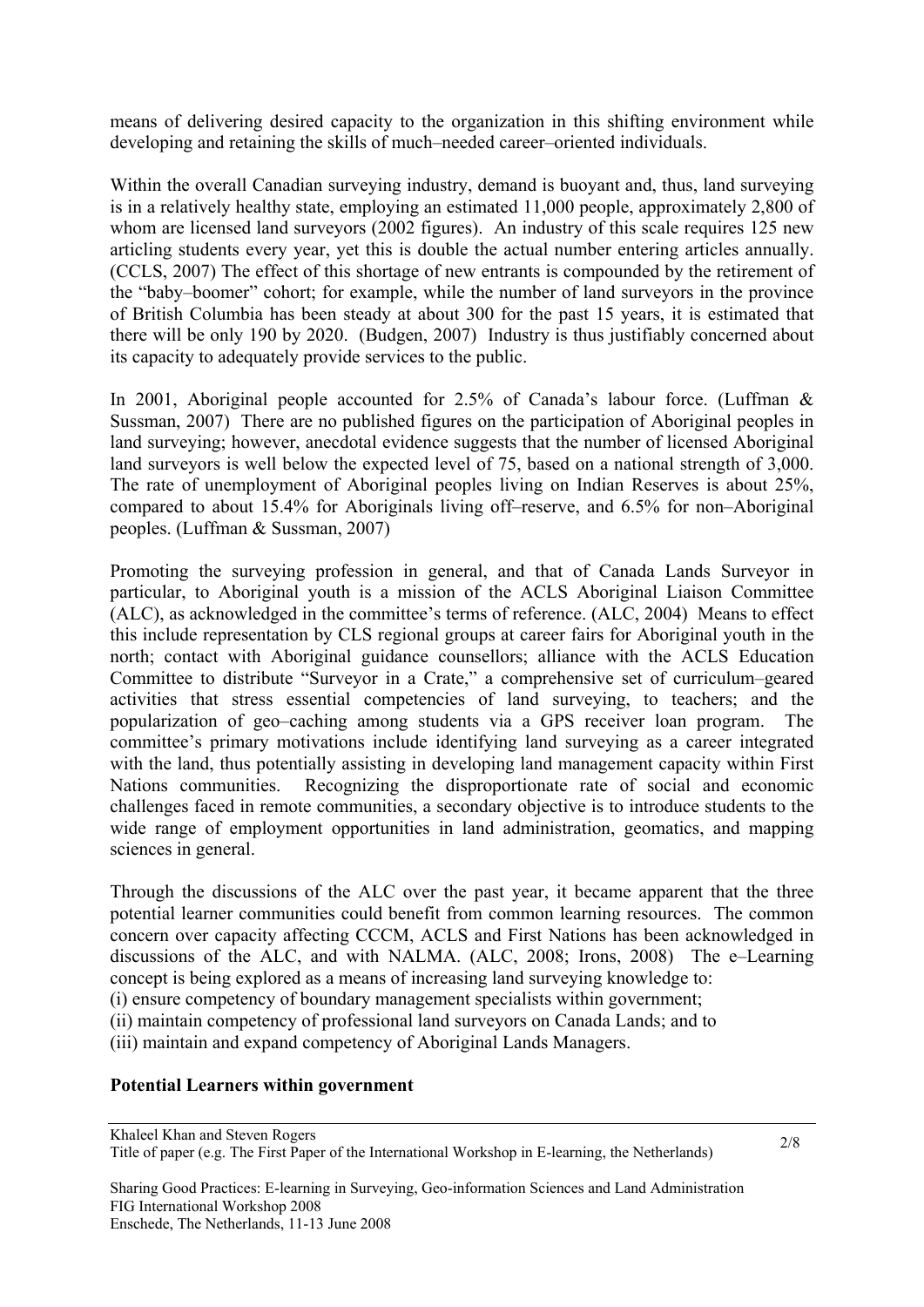CCCM is the primary land surveying agency within the federal government, composed of some 110 staff across ten regional offices. As such, its responsibilities include the management of boundaries and boundary systems to reference interests on Canada Lands, which includes lands held in trust for the public at large (e.g. National Parks, Historic Sites), or for specific groups such as Indian Bands (also referred to as First Nations), lands in the three northern territories, the offshore, and certain classes of lands created pursuant to land claims agreements.

CCCM has invested much over the past several years in its migration to an e–environment for cadastral management on Canada Lands. Information and communications technology (ICT) was indispensable in facilitating the required standardization of processes across the regions – for example, through regular use of teleconferences augmented by Microsoft NetMeeting to demonstrate technical processes connected to cadastral management, geographic information systems, project management, etc. Traditional face–to–face training methods, though costly, are also used. All offices are either equipped for videoconferencing or located in buildings offering such facilities. The need for close cooperation across regions has produced an appreciation for the capabilities of ICT as a medium for knowledge transfer and, thus, a potential learner community sensitized to the efficacy of online methods. Among the main demands on the organization is the need to further rationalize its processes along its three business lines: boundary management, cadastral management, and client liaison and program management. Key to this process is articulating the linkages between business lines, the specific slate of skills that comprise each position, and the competency vector identified in the individual learning plans.

# **Potential Learners within the Canadian surveying industry**

The second potential learner group, the Association of Canada Lands Surveyors (ACLS), has 560 members across Canada. E–Learning is seen as a means of supplying continuing professional development (CPD) nationally. The association is in the process of identifying and securing the necessary infrastructure to support online CPD delivery. By avoiding the need for costly face–to–face training sessions, involvement in CPD, which is as yet voluntary, is anticipated to increase. ACLS's intention is to ultimately make online training available to all 3,000 surveyors in Canada through agreements with the ten provincial surveying associations. (Tétreault, 2008) In addition to CPD for current members, e–Learning is viewed as a tool that would assist the preparation of candidates for a CLS commission, of which there are 103 at present. The majority of candidates take an average of three years to pass the three ACLS–administered exams. The current focus of e–Learning course development is surveying in the offshore.

#### **Potential Learners within First Nations**

There were some 976,000 Canadians who identified themselves as Aboriginal people in 2001. (INAC, 2007) There are roughly 600 First Nations who hold interests to some 2,900 Indian Reserves. Land claim agreements in northern and western Canada and the devolution of government mandates over Aboriginal lands are expanding the authority of Aboriginal peoples, with attendant demands in land management capacity (e.g., management of land transactions within an Indian Reserve). Increasing the level of economic development and self–sufficiency of First Nations is among the ultimate aims of the *First Nations Land* 

Khaleel Khan and Steven Rogers Title of paper (e.g. The First Paper of the International Workshop in E-learning, the Netherlands)

Sharing Good Practices: E-learning in Surveying, Geo-information Sciences and Land Administration FIG International Workshop 2008 Enschede, The Netherlands, 11-13 June 2008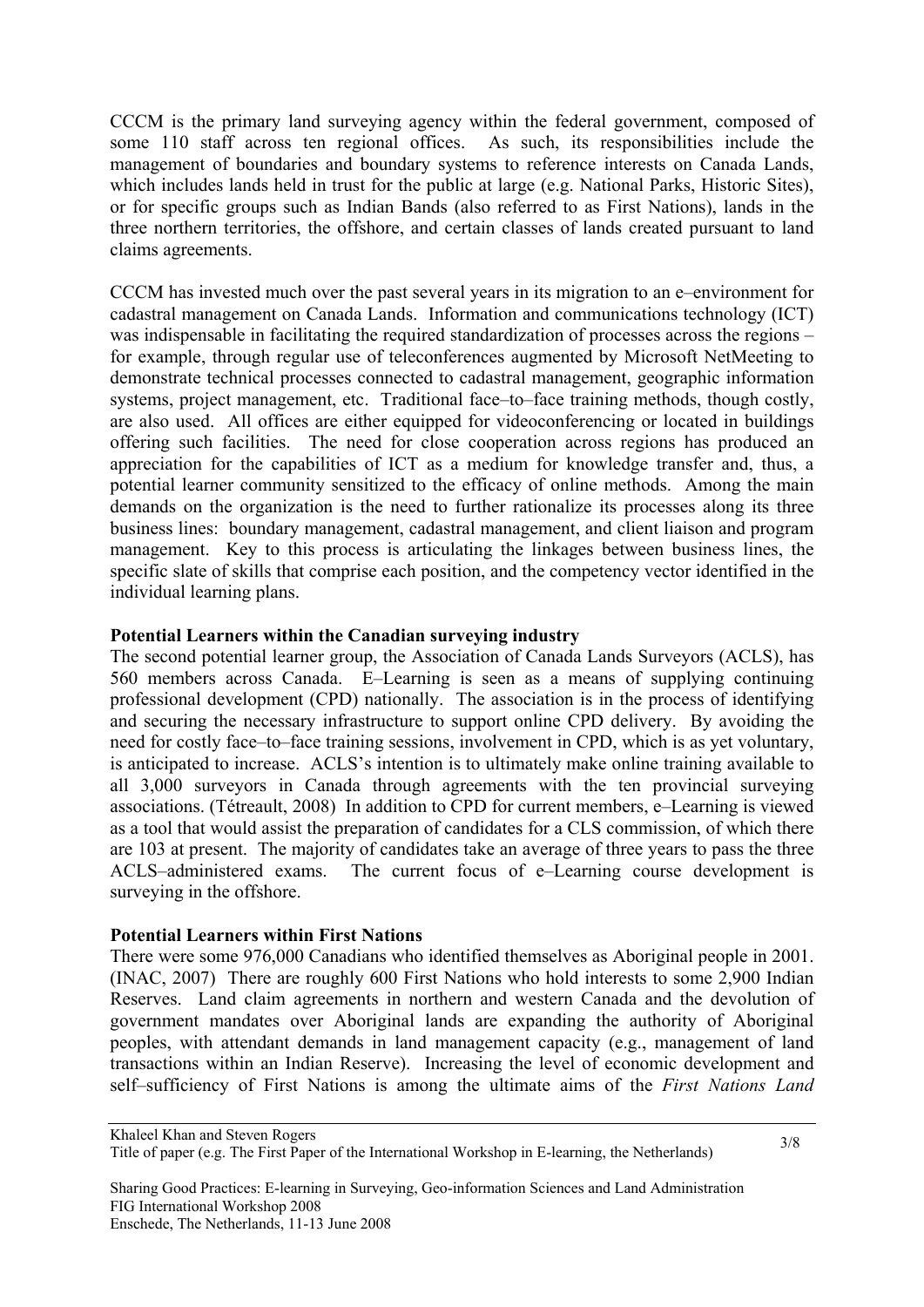*Management Act (FNLMA)* and the Reserve Lands and Environment Management Program (RLEMP) as alternatives to land management provisions of the *Indian Act.*

Currently, 21 First Nations operate under the First Nations Land Management (FNLM) program, while 25 are in the developmental stage, five have scheduled votes within the next six months on proceeding with FNLM, and 100 are awaiting intake. (Taylor, 2008) A recent unsuccessful proposal to increase participation in the FNLM program to 40 First Nations per year would have seen up to 200 First Nations developing FNLM capacity over the next five years. CCCM's interest in e–Learning is motivated, in part, by investigating means of facilitating the massive growth in capacity that a shift of this scale may ultimately require. The piloting of an e–Learning approach is, thus, a valuable exploration.

Little information is available from Indian and Northern Affairs Canada (INAC) estimating the number of lands managers required to implement RLEMP and FNLM or their spatial distribution across Canada. Of relevance to the e–Learning initiative, a draft set of "Land Management Competencies" does acknowledge "the ability to interpret survey plans and surveyor field work information" and knowledge of "survey processes" as necessary competencies. (INAC, n.d.1) RLEMP is a co–management form of devolution, wherein lands authority is shared between a First Nation and INAC, for individual land holdings, leasing, permitting, estates and research, as compared to a self–government arrangement outside the *Indian Act*. A draft overview of the RLEMP program proposes that, in addition to technical aspects of land management, "students will also learn how to incorporate traditional knowledge and customs into their day–to–day management of lands." (INAC, n.d.2) Both RLEMP and FNLM require certified Aboriginal Lands Managers.

A Professional Aboriginal Lands Management Certificate can be earned through completion of two levels of training: Level One consists of six degree–level courses offered by the Indigenous Peoples Resource Management Program (IPRMP) at the Indigenous Land Management Institute (ILMI), University of Saskatchewan; Level Two is more technically oriented and consists of six additional training modules offered by NALMA, completion of a 37-hour practicum and a final research paper. (NALMA, 2008) Training includes both face– to–face instruction and distance learning. In 2007, the program's second cohort of 13 Lands Managers received their Aboriginal Lands Manager Certificates, followed by a new intake of 22 students in spring, 2008. The IPRMP/NALMA model has matured over its three–year history, modifying its approach based on student outcomes. Among the challenges needing redress are the sometimes low levels of formal education of incoming students, and the need to produce graduates that can effectively engage community members on complex land management issues such as the Crown's duty to consult with First Nations. (Natcher, 2008) Three-quarters of the student body are funded by INAC and one-quarter are funded directly through their First Nations, the latter form of financing representing an acknowledgement of the priority placed on NALMA certification by communities themselves. (Natcher, 2008.)

NALMA has acknowledged the potential benefits of collaboration with CCCM and the ACLS in an e–Learning approach that addresses commonalities with NALMA's mandate. (Irons, 2008) Aboriginal Lands Managers certified through the IPRMP/NALMA model are required to complete eight hours of relevant NALMA–approved training per year to maintain certification. Incorporating, on a pilot basis, an e–Learning module on boundary law

Sharing Good Practices: E-learning in Surveying, Geo-information Sciences and Land Administration FIG International Workshop 2008 Enschede, The Netherlands, 11-13 June 2008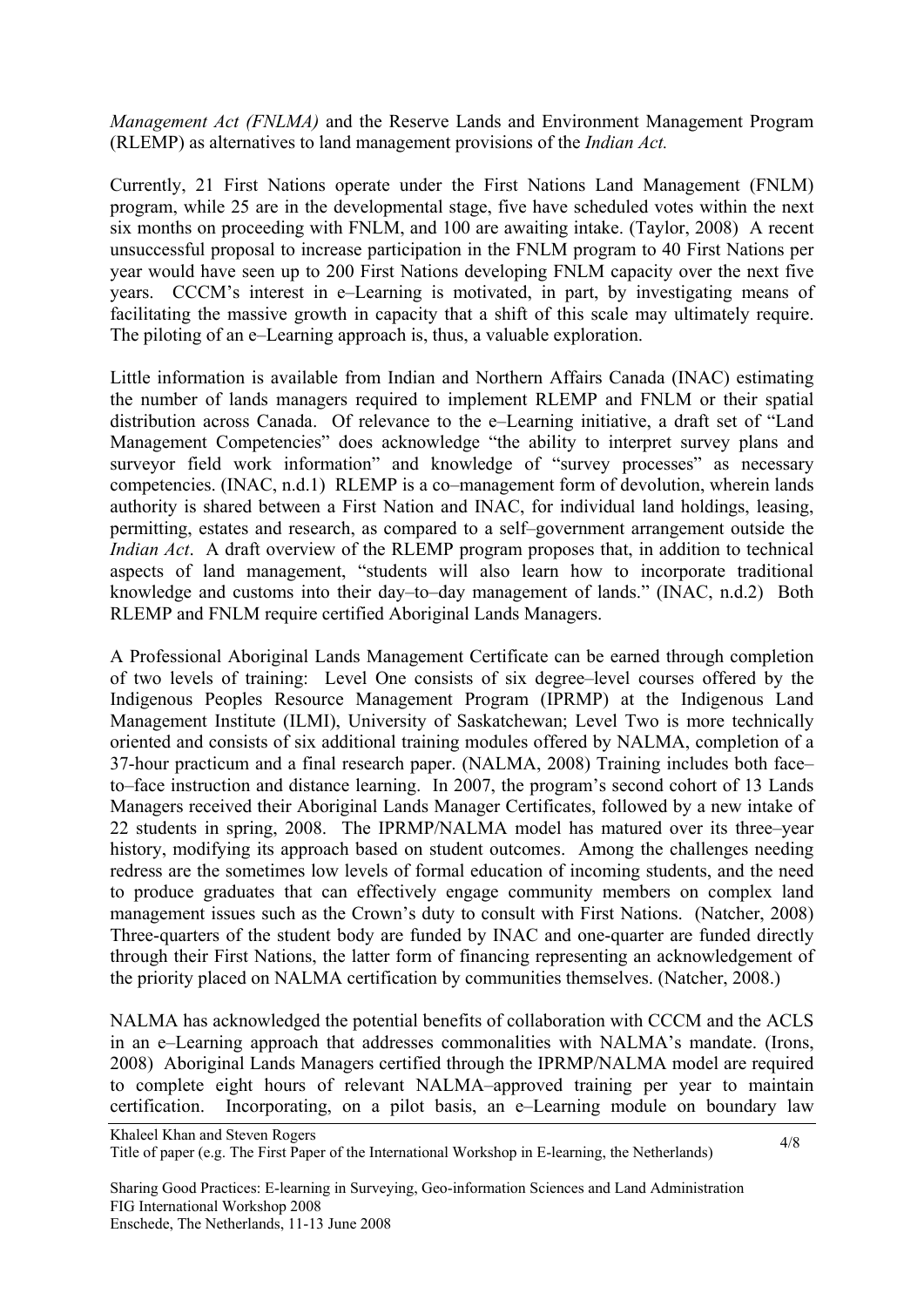principles would provide a valuable addition to CPD activities recognized by NALMA. Furthermore, CCCM's experience in dealing with First Nations Lands Management staff at large confirms that there is a desire for information on boundary law principles among First Nations officials. (Ballantyne, 2008a) In any proposed collaboration with First Nations, it is important to ensure that e–Learning is presented as an opportunity for educational enhancement, rather than an obligation; and to ensure that the training opportunity does not inflate the already comprehensive two–year program. (Walker, 2008)

## **Design of an e–Learning training module on boundary law principles**

This e–Learning initiative is intended primarily as a resource for CCCM to strengthen its internal capacity in the boundary management business line. The e–Learning model application produced for this paper is based on course material developed over two decades of traditional face–to–face training of undergraduate students, and both private and public sector land surveyors across Canada. (Ballantyne, 2008b) Attempting to convey boundary principles in the absence of an instructor runs the risk of depriving the student of valuable visual, vocal, and body language cues that may, *in situ*, be conveyed to describe the context and qualify remarks; to say nothing of the instructor's ability to enrich the lesson by discerning learners' receptiveness (or lack thereof) to the material, provoking discussion and responding to questions. It would be difficult to replicate the benefits of a quasi-Socratic classroom experience to students of land surveying, many of whom are often not inclined towards the language arts.

The model produced for this study consists of a 54–point lesson on ambiguity in legal descriptions, organized in four parts: ambiguity, rectilinear boundaries, riparian boundaries, and the role of the expert. Questions are posed, followed by brief answers, about:

- the land surveyor's role in defining, demarcating and interpreting boundaries, and the utility of the hierarchy of evidence in cases of ambiguity;
- when posts planted in the ground may not be legally sanctioned as boundary monuments, and statutory remedies available in the case of boundary encroachments;
- the applicability of riparian rights to watercourses, and whether the *ad medium filum* presumption applies to Indian Reserves in western Canada; and
- the role of a boundary expert at court, and the relation of expertise to commercial interests.

The model, which consists of a series of HTML-coded pages connected by hyperlinks, includes additional links to supporting material, whether from statutes, judgments of the courts, explanatory articles from scholarly or professional journals, audio or video clips from seminar presentations, or line diagrams to illustrate boundary issues. At this conceptual stage, the details and functionality of the technical learning management system is not a central concern of this paper. However, in terms of advancing design of the module, some questions about course delivery remain to be addressed:

- The type of media included in the training course internet only or internet resources supplemented by text books?
- Will training involve periodic teleconferencing or videoconferencing with the instructor?
- Will online training be supplemented by face-to-face training?

Khaleel Khan and Steven Rogers

Title of paper (e.g. The First Paper of the International Workshop in E-learning, the Netherlands)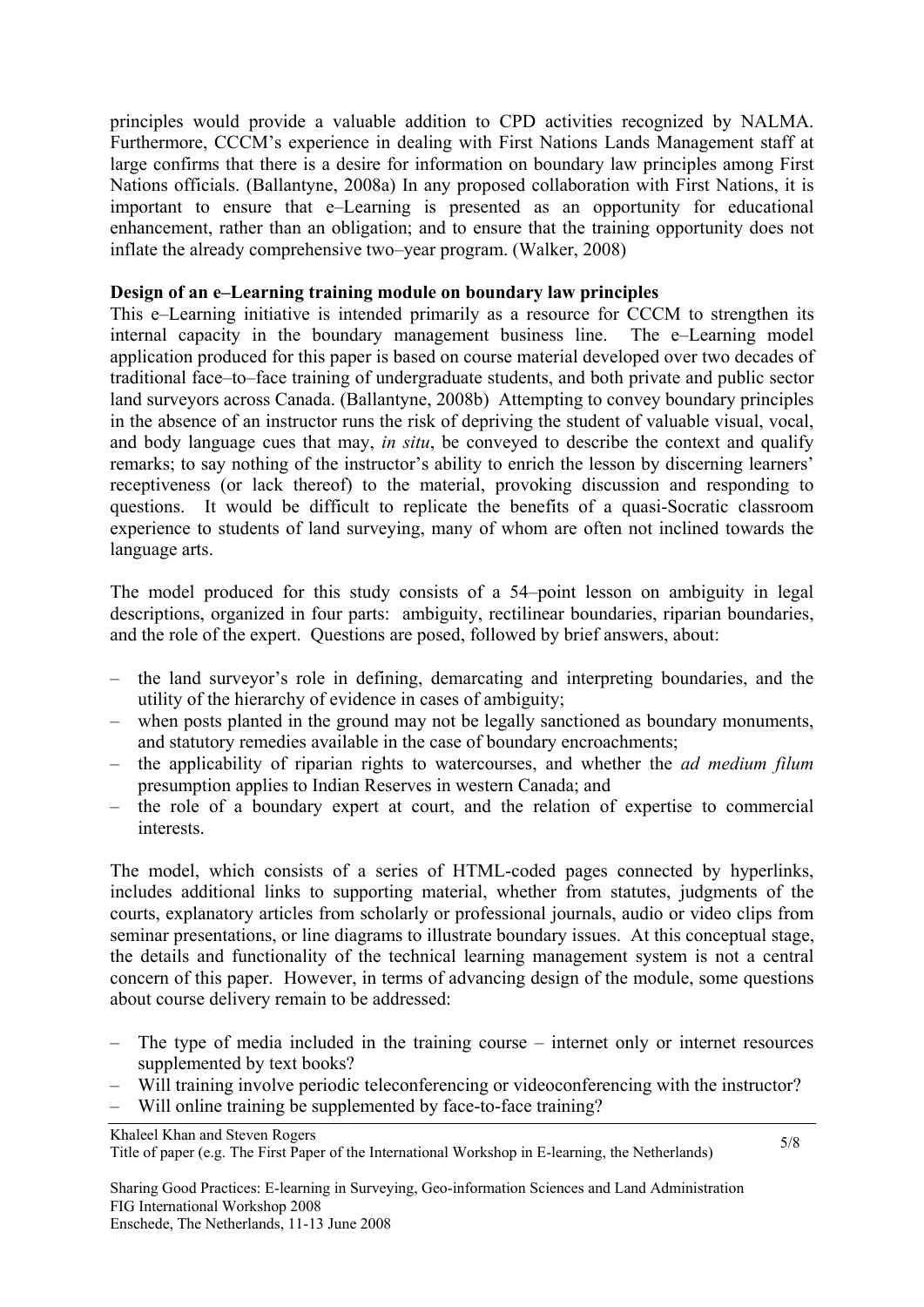- Will training require participation in moderated discussion forums?
- Will training require collaboration with peers on group projects?
- To what extent will tutorial support be provided?
- Will online help be offered via email, or will subject-specialist mentors be available by telephone?
- Are adequate computer, teleconferencing and videoconferencing facilities and internet access available in remote locations?
- What is the best way to assess student success?
- How does this e–Learning initiative mesh with alternative / concurrent courses?

#### **Summary**

To maximize its usefulness, the content of the e-Learning module must be both theoretical and pragmatic. It should focus on complex topics such as boundary uncertainty, but also clearly convey the rules for resolving boundary uncertainty. In designing a cross–functional resource, to allow the material to accommodate a range of curricula, such as in the three learner groups, discrete concepts of boundary law must be extracted, appropriately combined and sequenced for delivery in a virtual environment. The boundary law module is envisaged as part of a suite of courses aimed at developing skills in managing boundaries, based on legal concepts rooted in the common law tradition. In respect of this commonality, a boundary law e–Learning pilot module would be readily applicable to CCCM and ACLS requirements, without modification in either setting.

However, a course offering of this nature that is produced without consultation with First Nations, necessarily presents an institutional perspective on the problems inherent in land management and land survey. To ensure full transferability beyond CCCM and ACLS, and to First Nations learners, content would have to be scrutinized and possibly modified for application to an Indian Reserve setting. Focusing as well on the background and constraints of First Nations learners, the potential for "intercultural miscommunication" must be minimized. (Russell *et a.l*, 2007; Alberta, 2005) The value of collaboration towards developing a shared resource on a pilot basis is acknowledged by the three potential learner organizations. Collaboration among CCCM, ACLS and NALMA promises to reduce development costs and to demonstrate cooperation among institutions in an emerging area. In conclusion, the following next steps should be pursued:

- 1. Quantifying the market analysis. Where are potential learners, and have they adequate ICT resources?
- 2. Extracting a syllabus of pertinent boundary law competencies for each of the three learner groups, through consultation within CCCM, with NALMA and ACLS;
- 3. Consulting with stakeholder groups on e-Learning concept and boundary law module design:
	- Association of Canada Lands Surveyors
	- British Columbia Institute of Technology
	- First Nations Alliance for Land Management
	- Indian and Northern Affairs Canada
	- Indigenous Land Management Institute, University of Saskatchewan

Khaleel Khan and Steven Rogers

Title of paper (e.g. The First Paper of the International Workshop in E-learning, the Netherlands)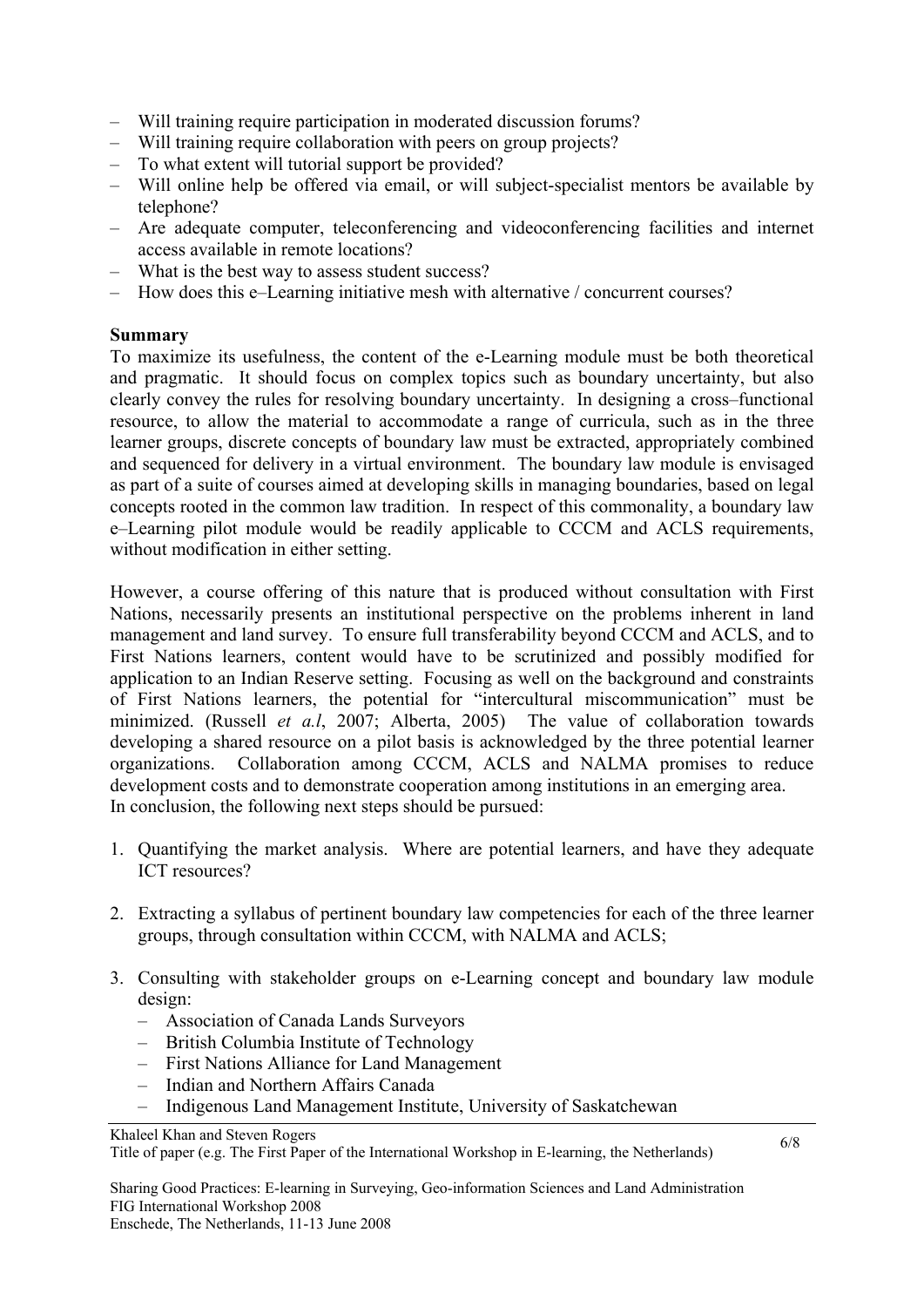- National Aboriginal Lands Managers Association;
- 4. Incorporating stakeholder input to refine and expand the current model into a functioning prototype to reflect the complete range of content in the boundary seminar materials; and
- 5. Beta–testing the prototype within CCCM regional offices.

# **REFERENCES**

Alberta. 2005. "Our words, our ways teaching First Nations, Métis and Inuit learners." Alberta Education. Aboriginal Services ranch and Learning and Teaching Resources.

ALC. 2004. "Terms of Reference for the ACLS Aboriginal Liaison Committee." Association of Canada lands Surveyors. January 30, 2004.

ALC, 2008. "Minutes of Aboriginal Liaison Committee Meeting." Association of Canada Lands Surveyors. February 25, 2008.

Ballantyne, Brian. 2008a. Advisor to the Surveyor General, CCCM. Personal communication, January, 2008.

Ballantyne, Brian. 2008b. "Re–establishing boundaries: Ambiguities and riparian rights." Materials for a training course provided to the Association of British Columbia Land Surveyors. Kelowna, February 27, 2008.

Budgen, Mark. 2007. Land Surveyor, Monashee Surveying and Geomatics. Personal communication.

CCLS. 2007. "Vision on future of Surveying." Canadian Council of Land Surveyors. Internal report. September 24, 2007.

Garvin, David. 1993. "Building A Learning Organization," *Harvard Business Riview.* July– August, 1993, p. 78.

INAC. 2007. "Canada's Metis & Non-Status Indian Population Fact Sheet." Indian and Northern Affairs Canada. Online: http://www.ainc-inac.gc.ca/interloc/mnsi/mnsifs-eng.asp

INAC. n.d.1. "Reserve Lands and Environment Management Program Toolkit." Land Management Competencies (Appendix A12). Indian and Northern Affairs Canada.

INAC. n.d.2. "Reserve Land and Environment Management Program (RLEMP): An overview." (Draft). Indian and Northern Affairs Canada.

Irons, Leona. 2008. Executive Director, National Aboriginal Lands Managers Association. Personal communication, April 4, 2008.

Khaleel Khan and Steven Rogers Title of paper (e.g. The First Paper of the International Workshop in E-learning, the Netherlands)

Sharing Good Practices: E-learning in Surveying, Geo-information Sciences and Land Administration FIG International Workshop 2008 Enschede, The Netherlands, 11-13 June 2008